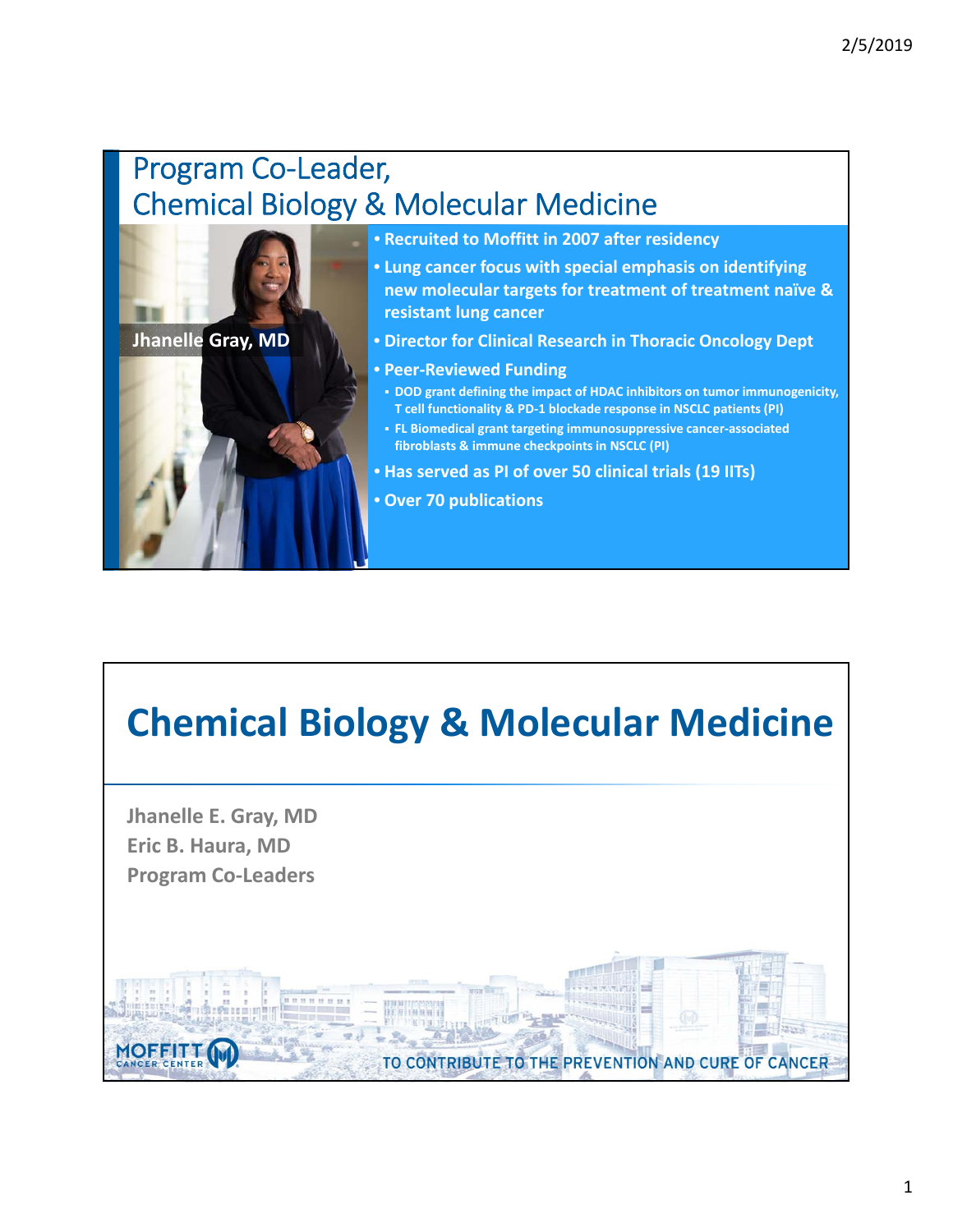# Jhanelle E. Gray, MD

- Translational/Early Phase Clinical Trialist focused on Novel Therapeutics
- Passions:
	- Personalized clinical cancer research utilizing novel approaches that lead to transformative cancer research innovations
	- Bridging bench to bedside
	- Mentoring
	- Contributing to the reduction in cancer burden.
- Expertise: Building team science collaborations to formulate, design and execute scientifically driven, rationale trial designs.

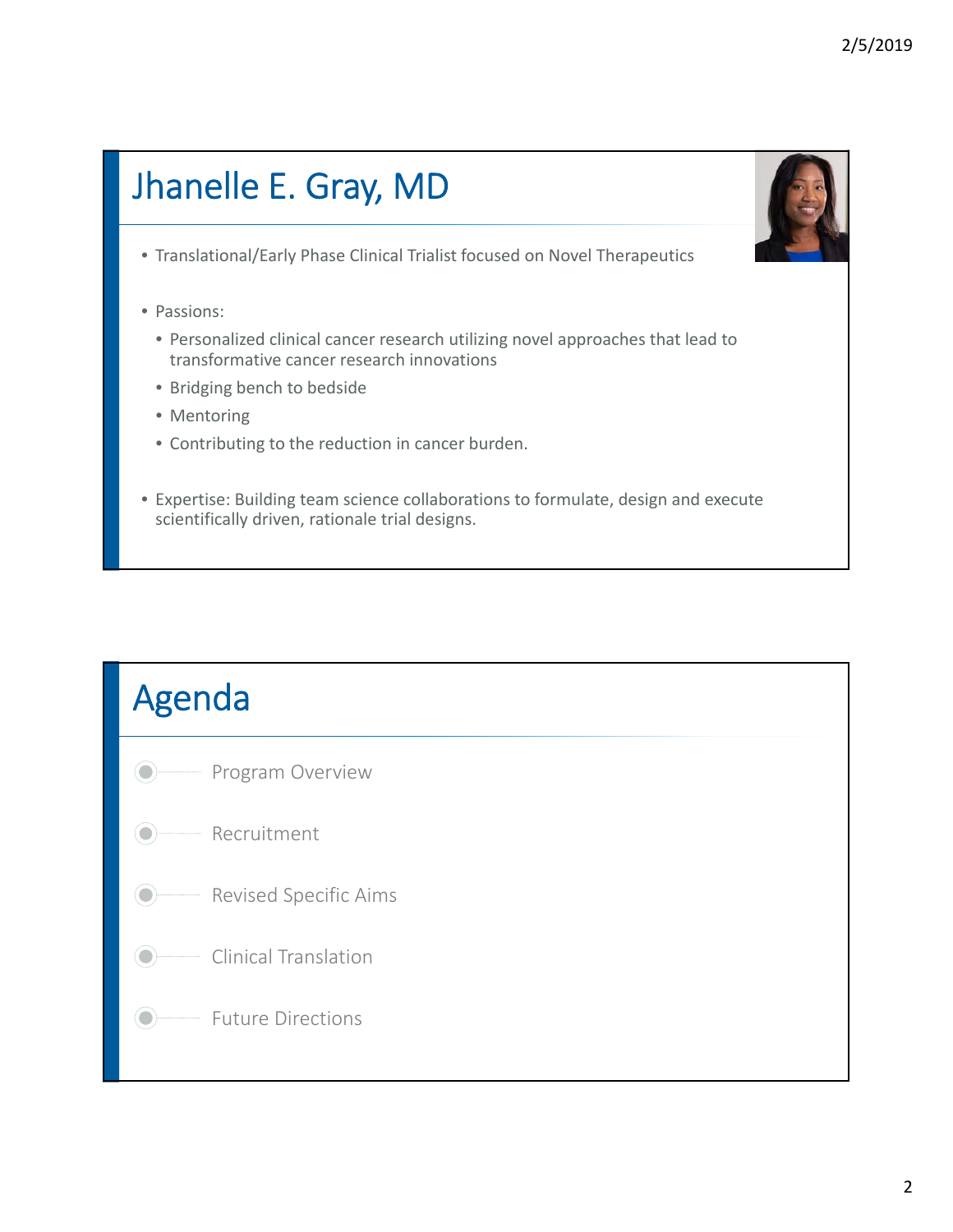

## External Advisory Council Report 2018

- **Revise CBMM aims** to capture the role of the program in prioritizing research directions
- Add additional **Multi‐investigator grants** (P01, SPORE)
- Recognize and **highlight** examples of **clinical translation**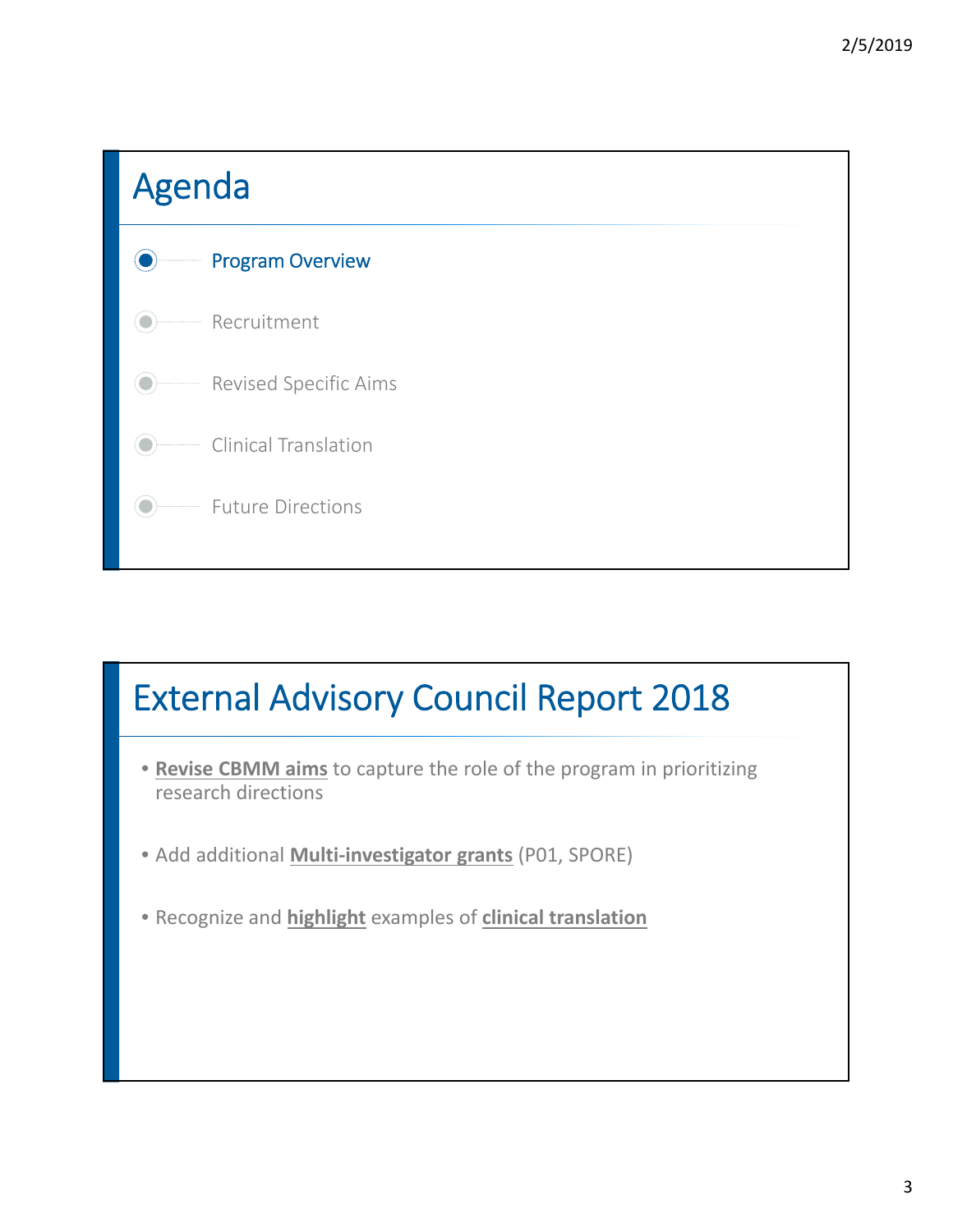

| <b>CBMM Program Grants</b> |          |     |                           |  |                      |                   |  |  |  |
|----------------------------|----------|-----|---------------------------|--|----------------------|-------------------|--|--|--|
|                            |          |     |                           |  |                      |                   |  |  |  |
| \$32.4 M                   |          |     | <b>All</b>                |  | <b>Peer reviewed</b> |                   |  |  |  |
|                            |          |     | ~2.6                      |  | $~^{\thicksim}1.5$   |                   |  |  |  |
| \$25.4 M                   | Non-Peer |     |                           |  |                      |                   |  |  |  |
| \$12.7 M                   |          |     | <b>Multi-I Grants</b>     |  | PI                   | <b>Submission</b> |  |  |  |
| \$8 M                      |          |     | <b>Thoracic SPORE</b>     |  | Haura                | 2018              |  |  |  |
| \$7.0 M                    | Peer     |     | Myeloma SPORE             |  | Sullivan             | 2019              |  |  |  |
| \$4.7 M                    |          |     | Thoracic P01              |  | Haura                | 2019              |  |  |  |
| 2016<br>2018               |          | UM1 |                           |  | Sullivan             | 2019              |  |  |  |
| (Annual Direct Costs)      |          |     | U01 (Multiscale Modeling) |  | <b>Shain</b>         | 2019              |  |  |  |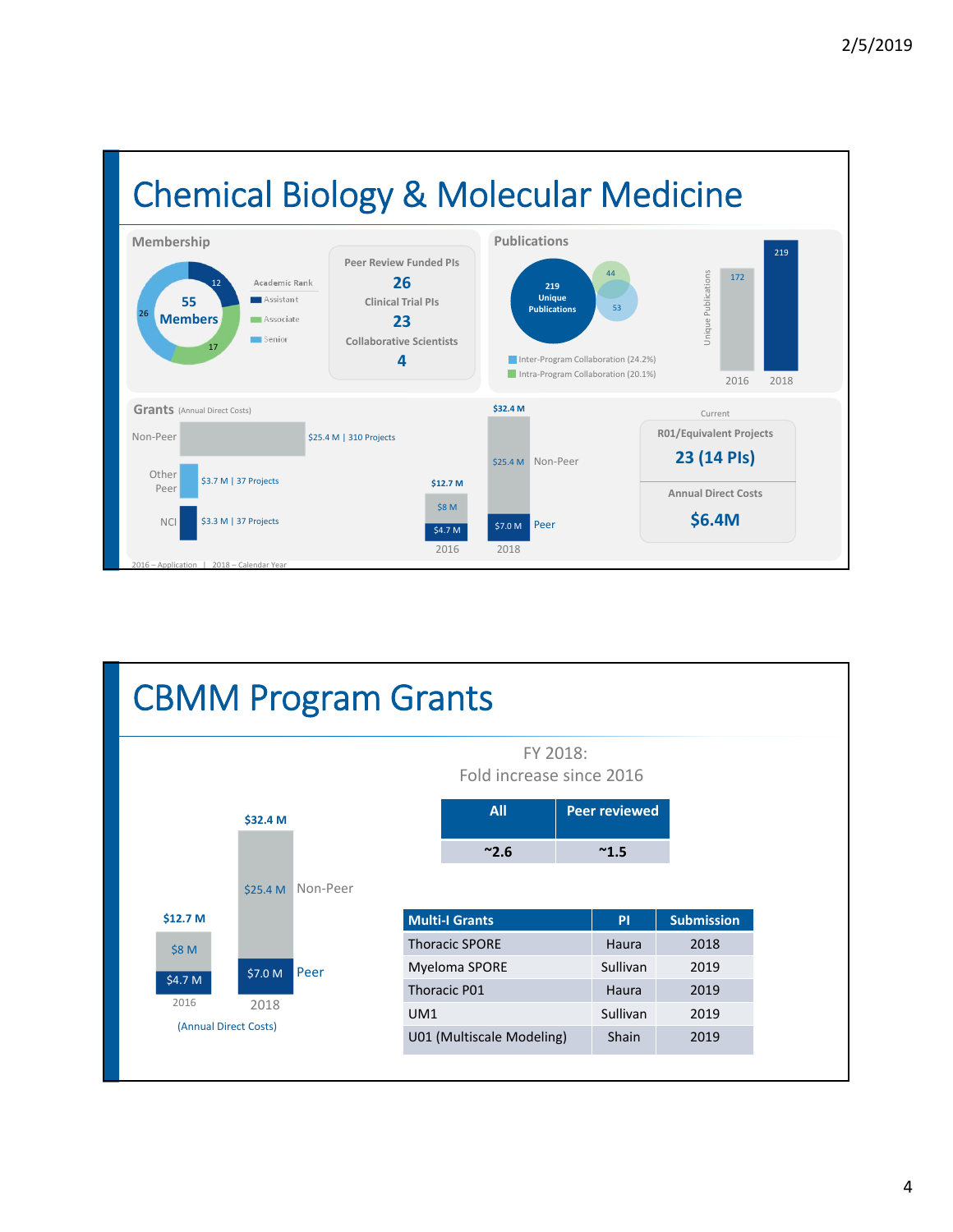

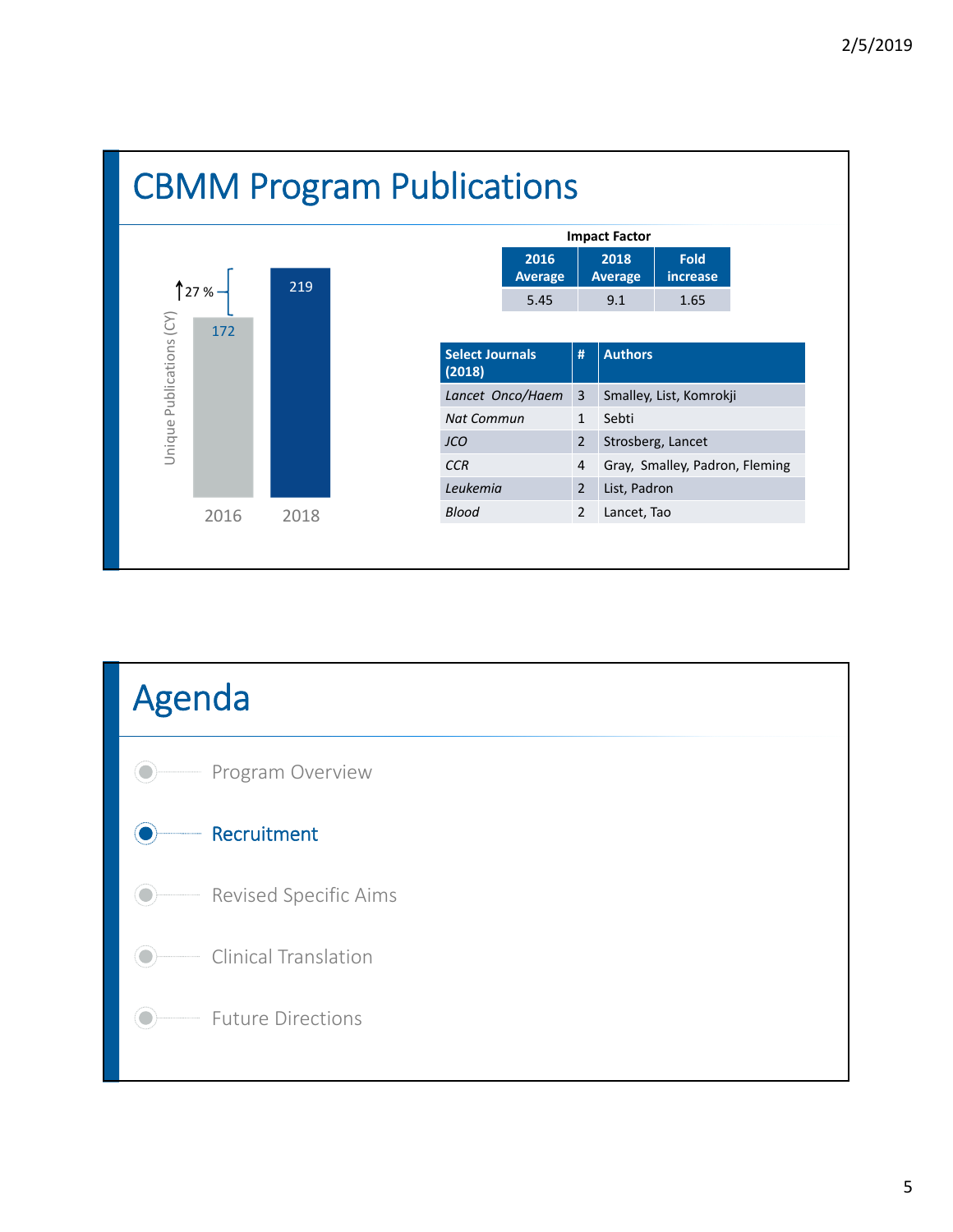

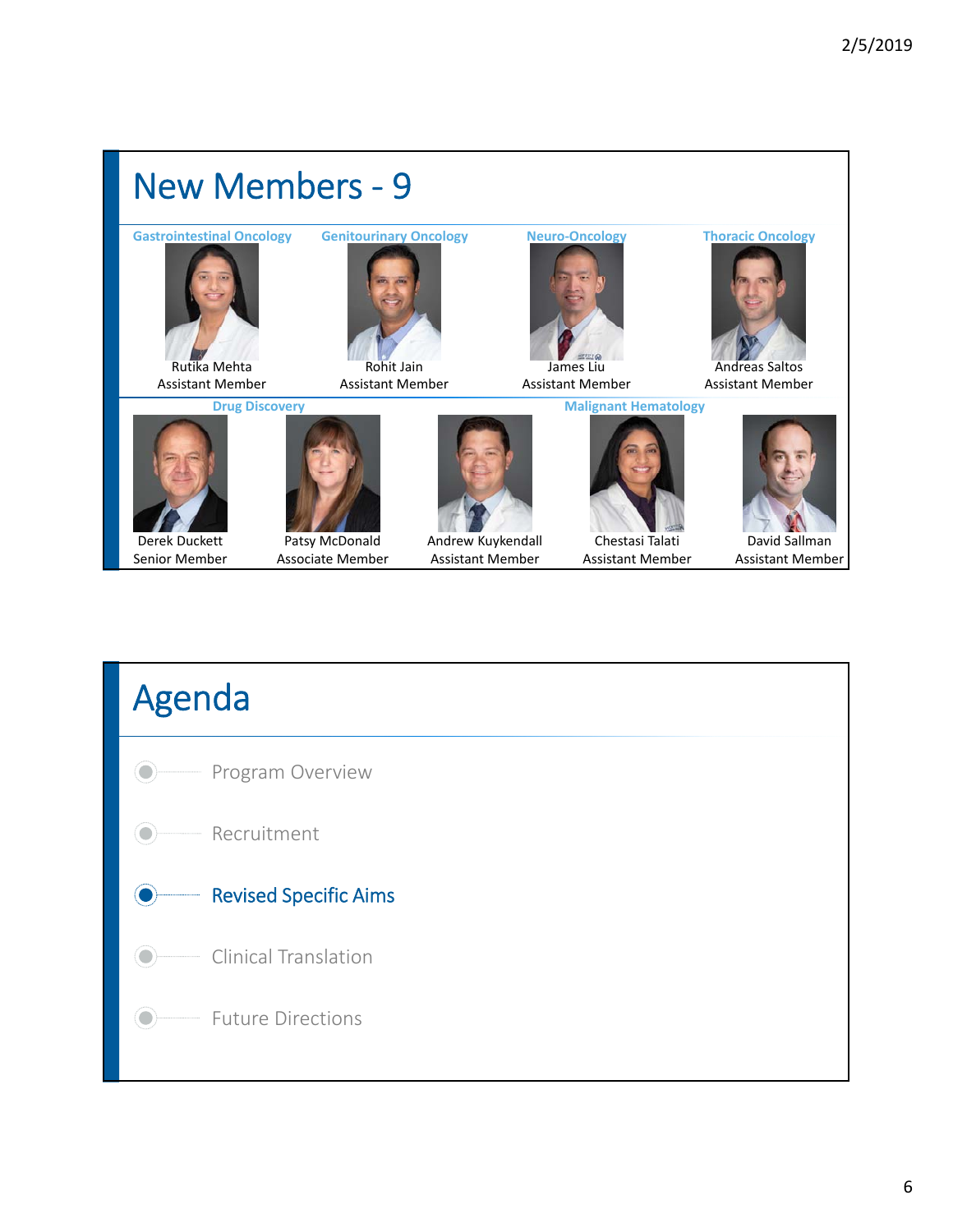### Specific Aims Revisited

#### **Original Specific Aims**

- 1. Identify, validate, and characterize targets with therapeutic relevance in refractory and metastatic malignancies
- 2. Design small molecule chemical probes to modulate oncogenic targets and pathways
- 3. Develop and implement mechanism‐ based therapeutic trials

#### **Revised Specific Aims**

- 1. Identify and validate pathways and targets of cancer and therapy resistance
- 2. Characterize mechanisms of action and optimize existing drugs and lead compounds
- 3. Design and implement therapeutic trials with a precision medicine approach

#### Novel Mechanism to Thwart *Kras* –driven Tumors (Aim #1)

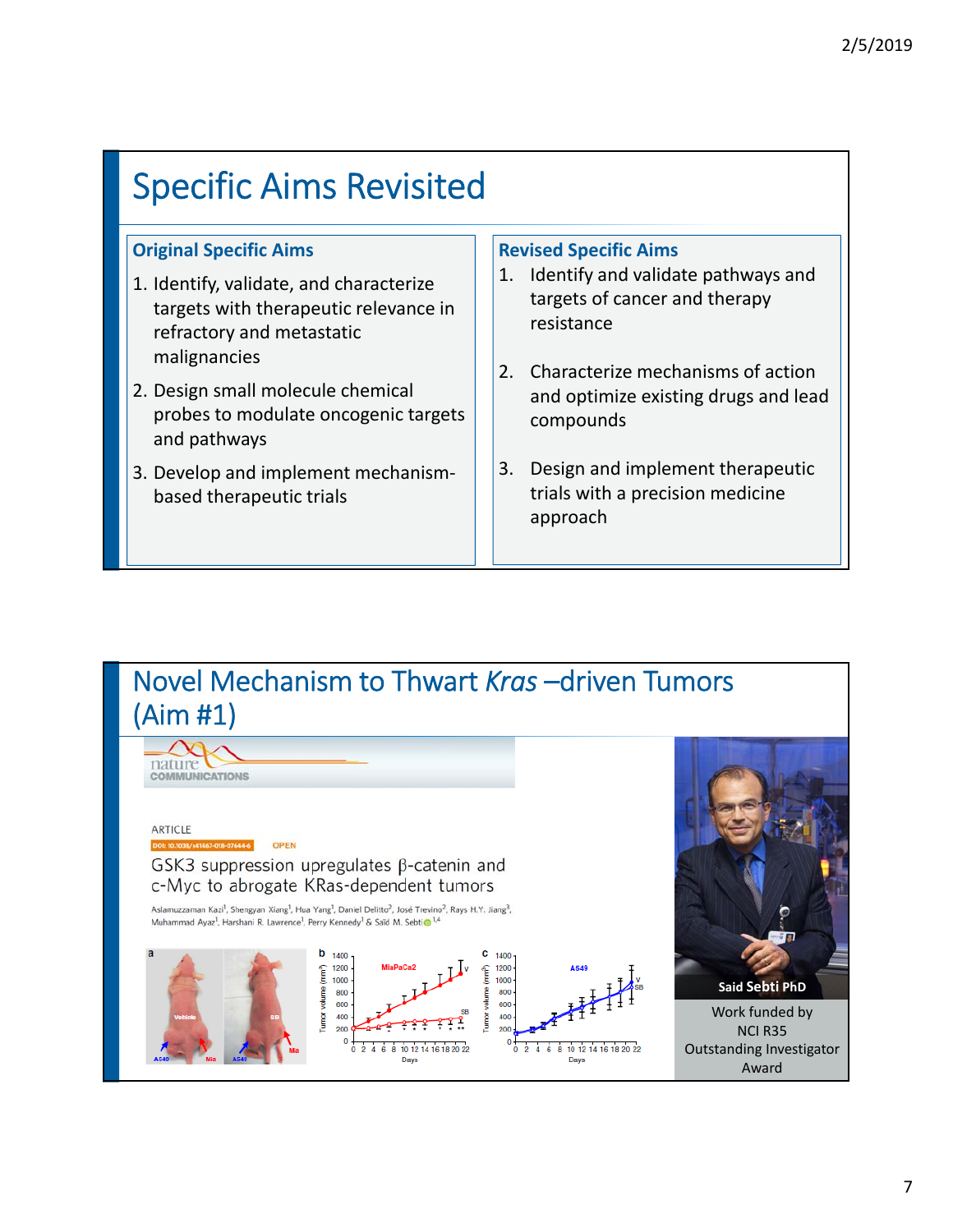### Targeted Alpha‐Particle Therapy (TAT) ‐ Melanocortin 1 receptor (MC1R) for Uveal Melanoma (Aims  $2 \rightarrow 3$ )



#### HSP90i Can Overcome BRAF Resistance in Melanoma (Aim 3)

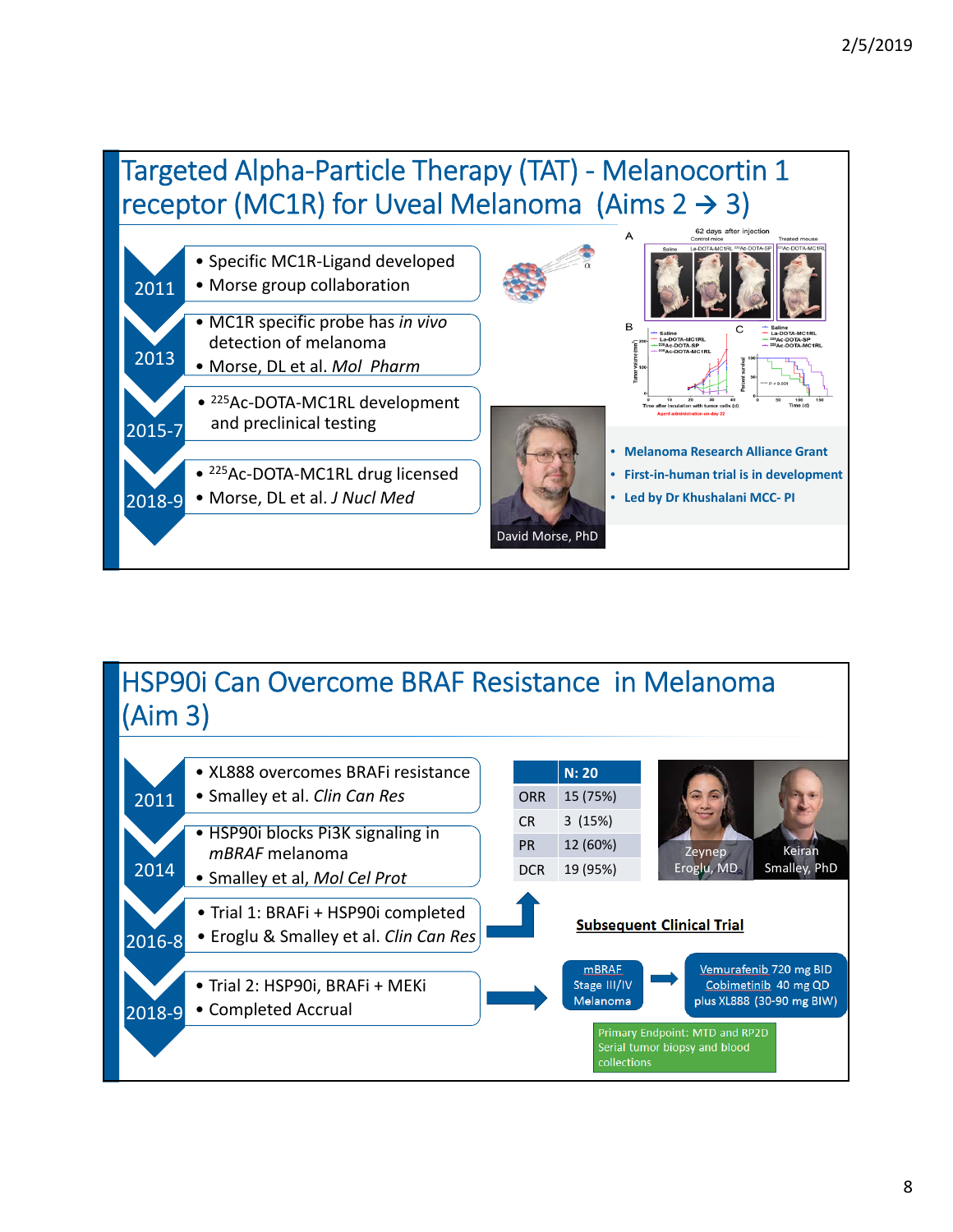

### Investigator‐initiated Clinical Trials Open During CY 2016‐2018

| <b>IIT Type</b>                                       |          | <b>CBMM</b>                                                                                                                                              |  |  |
|-------------------------------------------------------|----------|----------------------------------------------------------------------------------------------------------------------------------------------------------|--|--|
| Drug discovered at MCC                                |          | 4 - e.g., Triciribine + carbo in ovarian ca<br>(Sebti; Wenham PI)                                                                                        |  |  |
| II. Intervention developed or<br>conceived in MCC lab |          | 25– e.g., APR-246 + Azacitidine in $TP53m$<br>MDS + AML (List (Mentor); Sallman<br>$PI/YIA$ )<br>- Vorinostat + pembrolizumab<br>(Gray/Beg DOD; Gray PI) |  |  |
| III. IIT developed with pharma,<br>NCCN, UM1, etc.    |          | $47 - e.g.,$ Ixazomib + venetoclax (Nishiori<br><b>UM1 PI)</b>                                                                                           |  |  |
|                                                       | Total 76 |                                                                                                                                                          |  |  |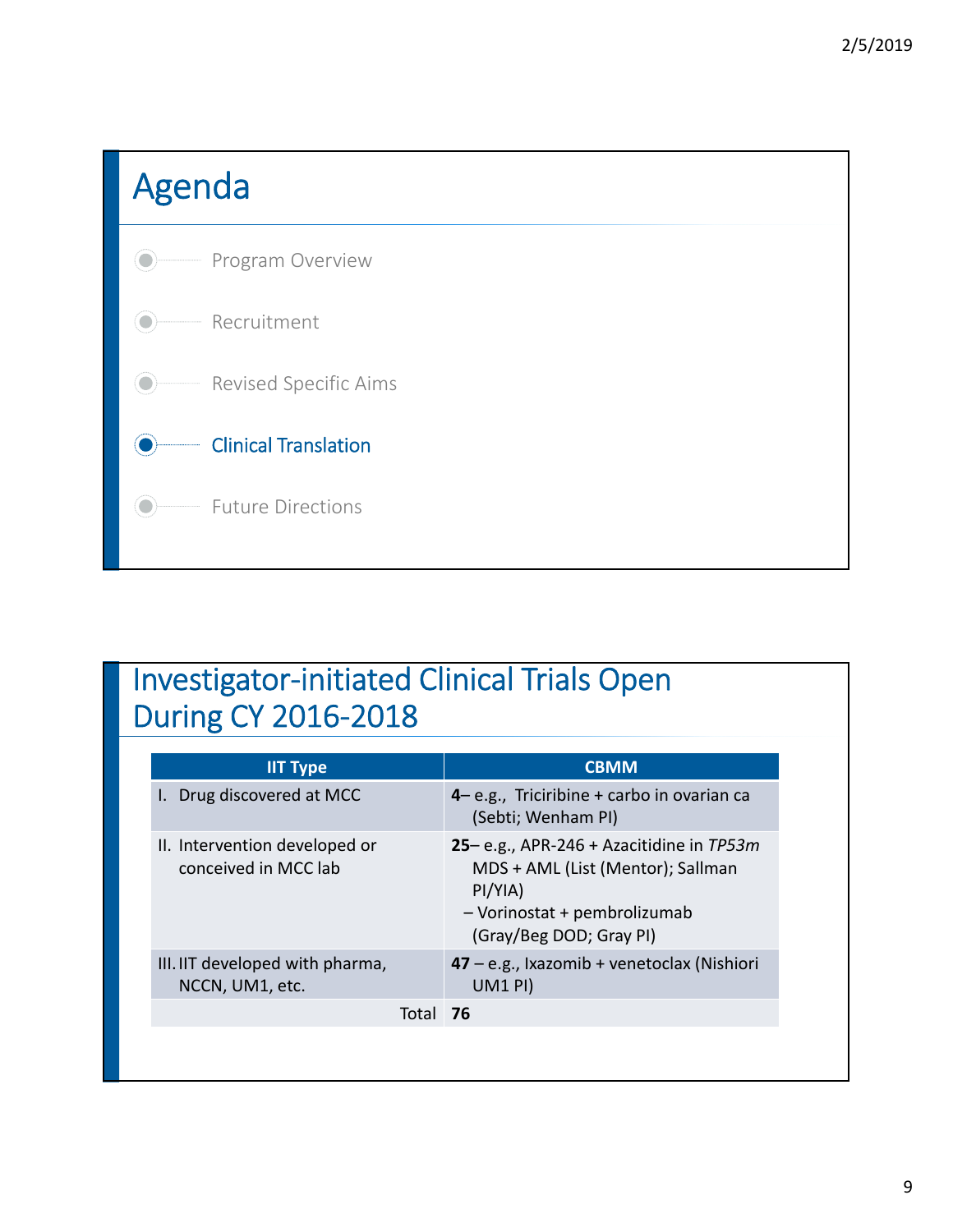## CBMM Investigator Initiated Trials

|      | <b>Moffitt</b><br><b>Sponsored</b><br><b>INDs</b> | Pharma<br><b>Held</b><br><b>INDs</b> | <b>IIT</b><br><b>Accruals</b> | <b>Total Trial</b><br><b>Accruals</b> | <b>Total Trials</b> |
|------|---------------------------------------------------|--------------------------------------|-------------------------------|---------------------------------------|---------------------|
| 2016 | 33                                                | 16                                   | 279                           | 657                                   | 198                 |
| 2017 | 43                                                | 11                                   | 334                           | 787                                   | 215                 |
| 2018 | 52                                                | 8                                    | 418                           | 962                                   | 241                 |

• MCC INDs have increased by ~57.6% (~1.57 fold increase).

• IITs accruals have increased by ~50 % (~1.5 fold increase)

• Total trial accruals have increased ~ 46% (~ 1.46 fold increase)